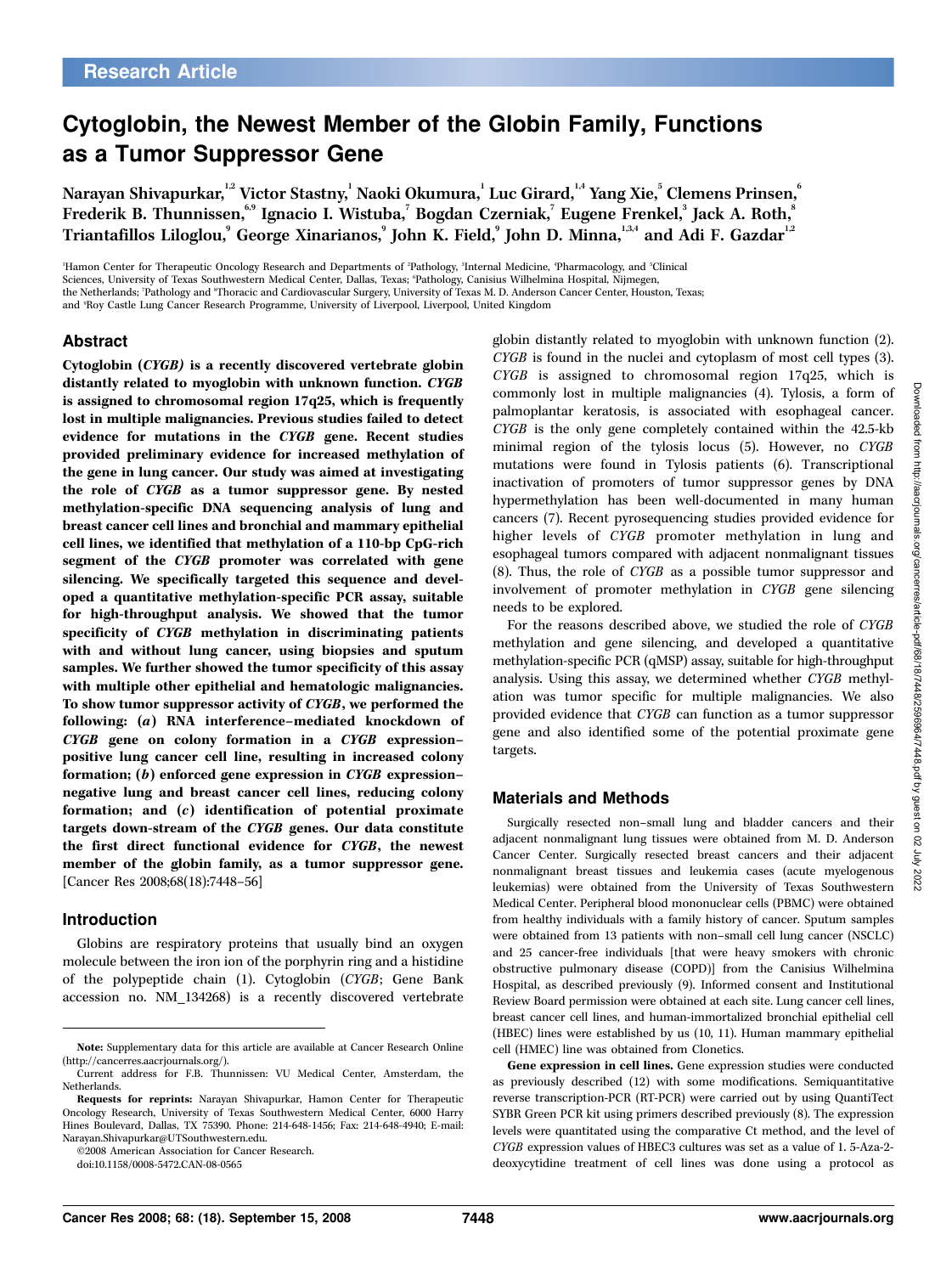previously described (13). Conventional RT-PCR analysis of Col1A1 and UCP2 was conducted as previously described with some modification of the protocol (14–16). The number of cycles was adjusted to provide a semiquantitative estimate of relative mRNA abundance in samples with highly significant differences in expression.

DNA extraction, bisulfite modification, and DNA sequencing. Genomic DNA was extracted from cell lines, primary tumors, nonmalignant cells, and sputum samples as previously described (9). Sodium bisulfite treatment was performed as described previously (17). The modified DNA was used as a template for qPCR analysis. DNA sequencing was carried out as previously described, using Applied Biosystems prism dye terminator cycle sequencing method (Perkin-Elmer Co.; ref. 18). Primers were designed to exclude CpG sites, thereby rendering DNA amplification independent of the methylation status. The primer sequences were as follows: Forward, 5'-GGGAATTGATTTAAAGTTTAAT-3'; Reverse, 5'-TAACCCCCCAAACCTAA-3'. The amplicon sequences were confirmed by sequencing in both directions.

qMSP analysis. qPCR analysis was performed using the Chromo4 MJ Research Real-time PCR system. Sodium bisulfite–treated genomic DNA was amplified by fluorescence-based real-time MSP using TaqMan technology as described previously (9, 19). In brief, CYGB promoter region primers, 5'-CGAGGTCGATCGTTAGTTCGTTC-3' (forward), 5'-CCAACGACTAACTC-GAAAACGCG-3' (reverse), and 5'-FAM CGGCGGTCGTCGTGGATTTAGT BHQ-1-3<sup>'</sup> (probe), were designed to specifically amplify bisulfite-converted DNA within the region of the test genes that was differentially methylated between CYGB expression–positive and CYGB expression–negative cell lines (Fig. 1). The nonmethylated form of MYOD1 was used as an internal reference standard (9). Sputum DNA samples were coded and shipped from the Netherlands and analyzed in Dallas in a blinded fashion.

Gene transfection. A plasmid with a sequence verified CYGB cDNA cloned within pCMVNeo vector (Origene) was transfected into NCI-H2228 cells, NCI-2887 cells (lung cancer), and HCC 1569 cells (breast cancer) at 60% confluency, using Fugene HD transfection reagent (Roche). A plasmid with vector alone was transfected as a negative control. The treatment was

stopped at 48 h for transient transfection, whereas for stable transfection (NCI-H2228, NCI-2887), cells were replated in quadruplet in 6-well plates (1,000 cells per well), and the cells were selected in medium containing G418 (Sigma Co.) for 14 d. The plasmid with CYGB shRNA (CTCAA-CACTGTCGTGGAGAACCTGCATGA) cloned within pRSPuro vector (Origene) was transfected into NCI-H661 cells at 60% confluency, using Fugene HD transfection reagent (Roche). Plasmid with a shRNA cassette targeted against green fluorescent protein (GFP) was transfected as a negative control (TGACCACCCTGACCTACGGCGTGCAGTGC). After 72 h, the cells were plated in triplicate in 6-well plates (1,000 cells per well) and selected in medium containing puromycin for 14 d. Pilot dose-response studies were performed before initiation of transfection experiments to determine the lowest dose of G418 or puromycin that can be used to 100% kill untrasfected cells. At concentration levels for the two drugs used in our study, cells without resistance markers did not survive beyond 1 wk.

RT2 Profiler PCR array system. RT<sup>2</sup> Profiler PCR Array (SuperArray Bioscience Corporation) technology for gene expression analysis features the profiling capabilities of microarray and the quantitative nature of realtime PCR. The results are highly reproducible within the same run or between different runs. The expression profile of 43 genes was analyzed following the manufacture's instructions. The custom-made array represented 43 key genes involved in various pathways frequently deregulated in cancers and 5 internal control genes. The data were analyzed using Ct values for the gene of interest and housekeeping gene, and using the software program provided by the manufacturer.

Western blot. Western blots were performed as previously described by Suzuki and colleagues (20) using mouse polyclonal antibody to cytoglobin (Abcam).

Liquid colony formation assay. Cells were harvested after transfection and were plated (1,000 cells per well) in triplicate or quadruplet using 6-well plates. After 14 d in selection medium, the surviving colonies were stained with 0.25% crystal violet in 50% ethanol and were counted.

Figure 1. A, direct sequencing of the bisulfite PCR product from the promoter region of the CYGB gene for 10 lung cancer cell lines and a bronchial epithelial cell line (HBEC3). ., methylated CpG sites; o,unmethylated CpG sites. A, the region in the promoter (nucleotide positions labeled as  $-1$  to  $-293$ ) represent the amplicon sequenced and encompasses 24 CpG sites. The bent arrow on the far right denotes the start and direction of transcription. Hashed lines, separation of transcription start site from the CpG island region of the promoter used for the sequence analysis. The expression levels of CYGB were quantitated using comparative Ct method. For expression analysis, the mean of expression values for the HBEC was considered to have a value of 1. Expression positive, relative expression of  $\geq$ 1; expression negative, relative expression of <0.50. Sequencing and expression analyses were conducted as described in Materials and Methods. Arrows, the locations of primers; open box, the location of the probe. B, effect of 5-aza-2'-deoxycytidine treatment of lung cell lines on reactivation of CYGB gene expression. The expression analysis was conducted on cDNA using the primers previously described (8) and analyzing the PCR amplicon on 2% agarose gel. GAPHD, glyceraldehyde-3-phosphate dehydrogenase.

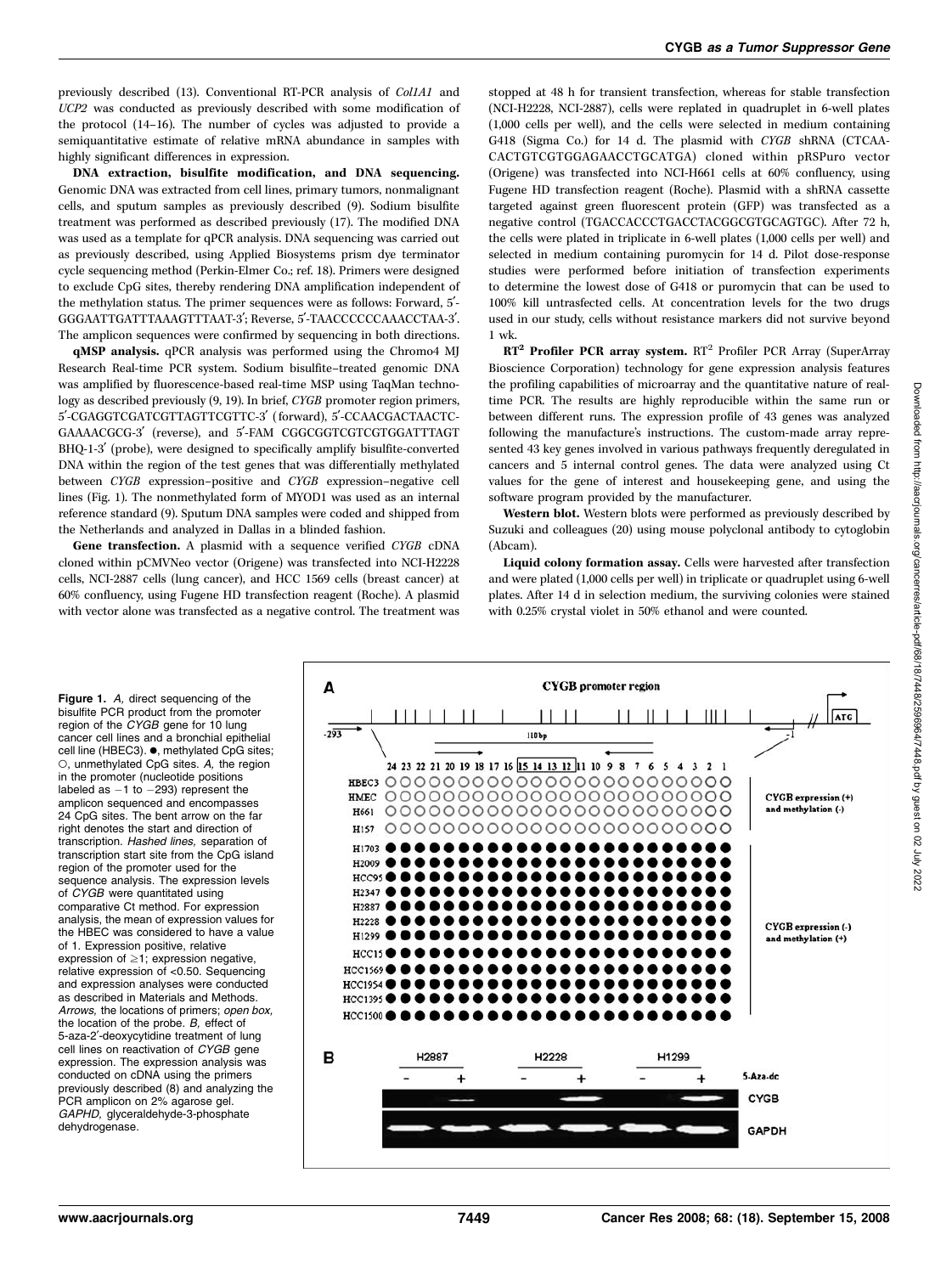

Downloaded from http://aacrjournals.org/cancerres/article-pdf/68/18/7448/2596964/7448.pdf by guest on 02 July 2022 Downloaded from http://aacrjournals.org/cancerres/article-pdf/68/18/7448/2596964/7448.pdf by guest on 02 July 2022

Figure 2. A, methylation levels of mCYGB in NSCLC tumors, adjacent nonmalignant lung, and PBMCs from cancer-free individuals. Methylation levels were quantitated by semiquantitative real-time PCR. Real-time analysis was performed as described in Materials and Methods. Quantitative ratio is defined as the ratio of the fluorescence emission intensity values for the PCR products of the biomarker gene to those of PCR products of MYOD1 multiplied by 100. The ratio is a measure of the relative level of methylation in an individual sample. Because values are expressed on a log scale, completely negative values are expressed as values of 0.01. Solid horizontal bar, the threshold above the samples are considered positive for methylation. Table (insert) summarizes quantitative data for methylation of mCYGB in breast cancer, bladder cancer, colon cancer, acute myelogenous leukemia, and corresponding nonmalignant tissues. B, ROC curves for mCYGB at separating cancer from the adjacent nonmalignant lung. ROC curves are plots of the true-positive rate (vertical axis) against the false-positive rate (horizontal axis) for the different possible cutoff points of a diagnostic test. The closer the curve follows the left-hand border and then the top border of the ROC space, the more accurate the test. AUC, 0.78. C, methylation levels of mCYGB in sputum from NSCLC patients and in sputa from patients without malignancy (COPD). Methylation levels were quantitated as described in Materials and Methods.

Statistical analysis. Receptor operating characteristics (ROC) curves, a plot of the sensitivity versus 1-specificity across all possible cutoff values, were used to identify the accuracy of a marker in discriminating cancer from nonmalignant tissue. The quantitative methylation data for the gene were correlated with tumor stage using the Mann-Whitney  $U$  test, which does not require parametric assumption on the distribution of quantitative methylation.  $P$  values of <0.05 were considered significant. Statistical

#### differences between groups were examined using Fisher's exact test or Student's  $t$  test.  $P$  values of <0.05 were considered significant.

#### **Results**

We sequenced the promoter region of the CYGB gene from 10 non–small lung cancer cell lines, 4breast cancer cell lines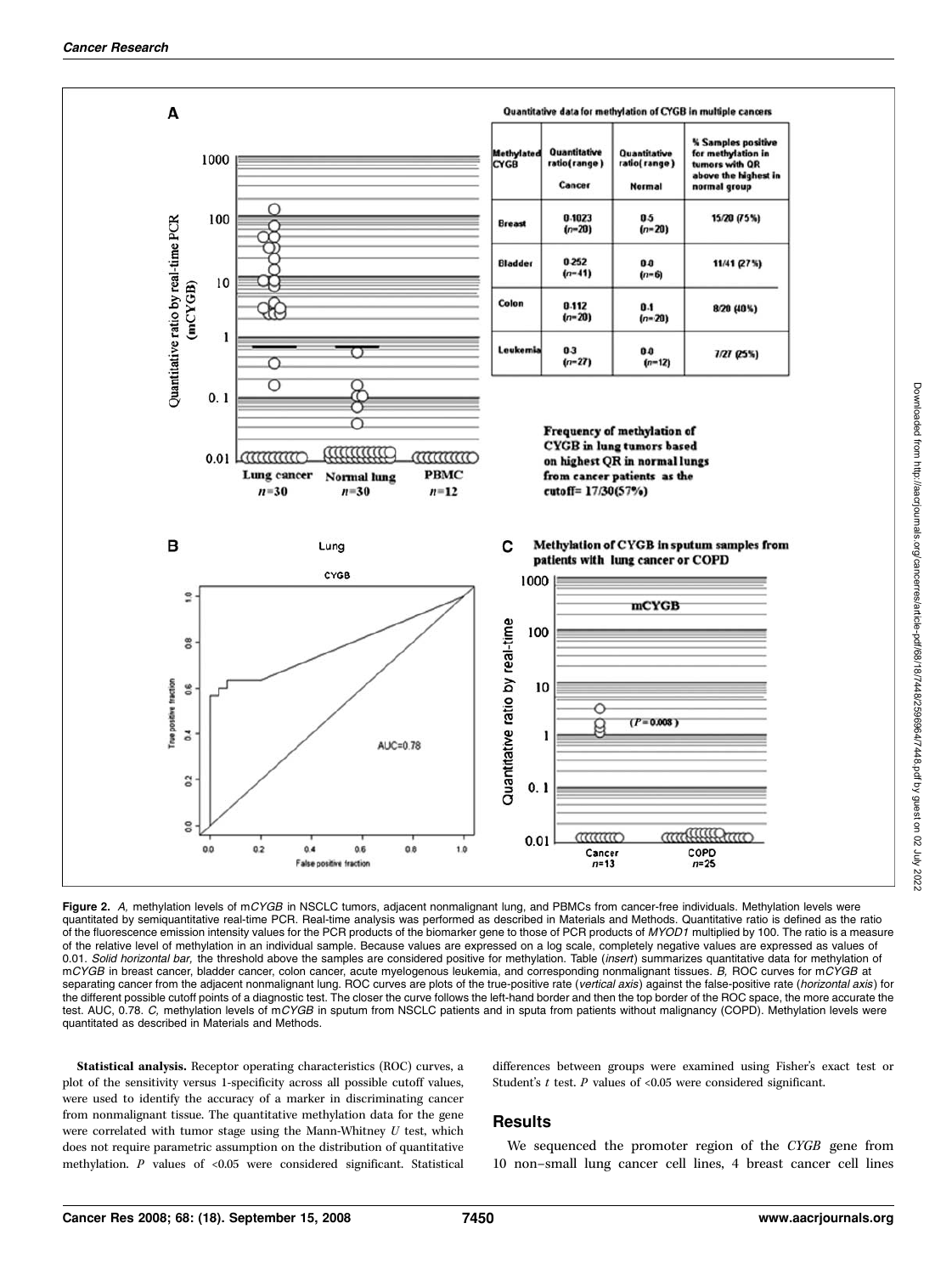(HCC1569, HCC1954, HCC1395, and HCC1500), a human bronchial epithelial cell line (HBEC3; ref. 10), and an HMEC line (10, 11), and also analyzed these cell lines for CYGB expression (Fig. 1A). The results showed that all the 24CpG sites within the CYGB promoter region analyzed were methylated in 8 of 10 lung cancer cell lines and 4of 4breast cancer cell lines, whereas all the sites were unmethylated in the other two cancer cell lines (NCI-H661 and NCIH157) and in the nonmalignant HBEC3 and HMEC cells (Fig. 1A). All methylation-positive cell lines had significantly reduced expression of CYGB (relative expression, <0.50). The four methylation negative cell lines were positive for CYGB expression (relative expression, >1). 5-Aza-2'-deoxycytidine treatment of three CYGB-methylated lung cell lines (NCI-H2887, NCI-H2228, and NCI-H1299) resulted in induction of CYGB expression in all the three cell lines (Fig. 1B). In an independent study, NCI-H661 (CYGB expression positive) was treated with 5-Aza-2'-deoxycytidine, and effect on expression was determined using qPCR. No further increase in the endogenous CYGB expression was observed after the drug treatment (data not shown). The results suggest that methylation of the specific sites is related to gene silencing. Based on this expression methylation relationship, the specific CpG region was considered a potential target to develop an assay to discriminate between cancer cells and normal cells.

We tested 30 NSCLC tumors (18 adenocarcinomas and 12 squamous carcinomas) and their adjacent nonmalignant lung tissues for methylation of CYGB by qPCR assay. Additionally, PBMCs from 12 healthy subjects recruited for genetic epidemiology studies were also quantitatively analyzed. Figure 2A shows the



Figure 3. A, Western blot data for NCI-H661 cells, transfected with plasmid with CYGB shRNA cloned within pRSPuro vector or plasmid with noneffective shRNA cassette against GFP was transfected as a negative control. The treatment was stopped at 48 h for mCYGB protein analysis. B, liquid colony formation assay of NCI-H661 cells, transfected with plasmid containing CYGB shRNA cloned within pRSPuro vector (Origene) or plasmid with noneffective shRNA cassette against GFP (negative control). After 72 h,the cells were plated in triplicate in 6-well plates (1,000 cells per well) and selected in medium containing puromycin for 14 d. The cells were stained with crystal violet after 14 d in selection medium, and the surviving colonies were counted. Columns, mean of triplicates; bars, SD. Representative plates of the colony formation assay comparing vector control with CYGB shRNA-transfected group are shown. C, Western blot data for NCI-H2228 cells, transient transfected with plasmid containing CYGB c-DNA cloned within pCMV vector or with vector alone. D, liquid colony formation assay of NCI-H2228 cells transfected with plasmid containing CYGB cDNA cloned within pCMVNeo vector or Neo vector alone for 48 h; the cells were replated in quadruplet in 6-well plates (1,000 cells per well), and selected in medium containing G418 for 14 d. The cells were stained with crystal violet after 14 d in selection medium, and the surviving colonies were counted. Columns, mean of quadruplets; bars, SD. Representative plates of the colony formation assay comparing vector alone with CYGB cDNA-transfected group are shown.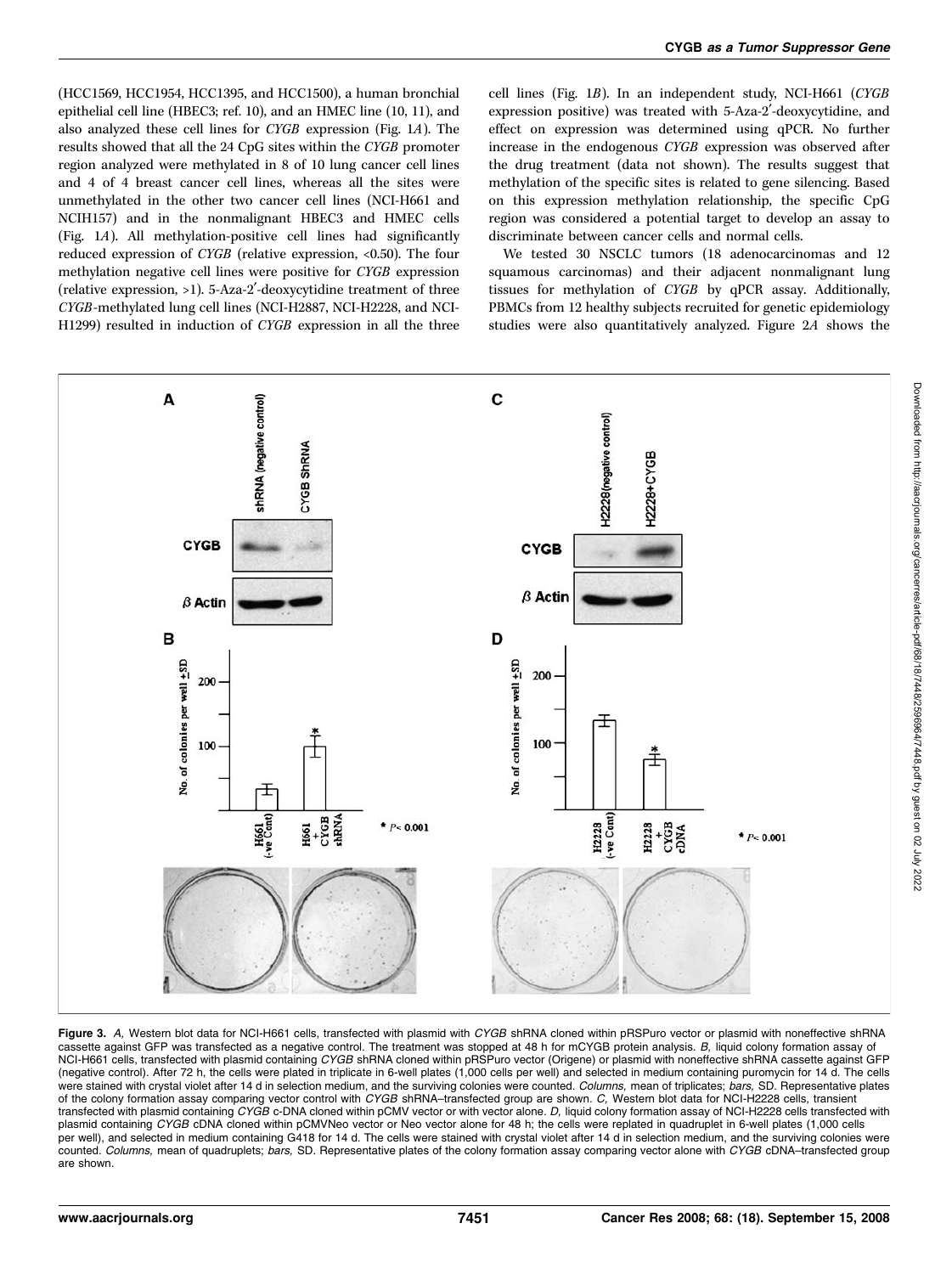|                  | Gene Symbol         | Description                                                                  | Accession no.    | H2228            | H <sub>2887</sub> | <b>HCC1569</b>                        |
|------------------|---------------------|------------------------------------------------------------------------------|------------------|------------------|-------------------|---------------------------------------|
|                  |                     |                                                                              |                  |                  |                   | XH2228+CYGB XH2887+CYGB XHCC1569+CYGB |
| 1                | <b>RASSF1A</b>      | Ras association domain family 1                                              | NM_007182        | 1.15             | 0.81              | 0.91                                  |
| $\boldsymbol{2}$ | 3-OST-2             | Heparan sulfate(glucosamine)<br>3-O-sulfotrasferase2                         | NM_006043        | 1                | 1                 | $\bf{l}$                              |
| 3                | $3-OST-3$           | Heparan sulfate(glucosamine)<br>3-O-sulfotrasferase3B1                       | NM_006041        | 0.8              | 0.7               | 0.82                                  |
| $\overline{4}$   | CDKN2A              | Cyclin-dependent kinase inhibitor 2A                                         | NM_000077        | 1                | 1                 | 0.9                                   |
| 5                | SOCS1               | Suppressor of cytokine signaling 1                                           | NM_003745        | 1.33             | 0.9               | 1.39                                  |
| 6                | SOCS3               | Suppressor of cytokine signaling 3                                           | NM_003955        | 0.6              | 1.25              | $1.1\,$                               |
| 7                | CDH <sub>1</sub>    | Cadherin1                                                                    | NM_004360        | 0.73             | 0.59              | 0.72                                  |
| 8                | CDH13               | Cadherin13                                                                   | NM_001257        | 1                | 1                 | 1                                     |
| 9                | <b>APC</b>          | Adenomatosis polyposis coli                                                  | $\rm NM\_000038$ | 1.41             | 0.62              | 1.01                                  |
| 10               | <b>DAPK</b>         | Death-associated protein kinase 1                                            | NM_004938        | $0.4\star$       | 1                 | 1                                     |
| 11               | TCF21               | Transcription factor 21                                                      | NM_198392        | 1                | 1                 | 1                                     |
| 12               | <b>PYCARD</b>       | PYD and CARD domain containing                                               | NM_013258        | 0.72             | 1                 | $0.47 +$                              |
| 13               | CDKN <sub>2</sub> B | Cyclin-dependent kinase inhibitor 2B                                         | NM_004936        | 1                | 1.06              | 1.31                                  |
| 14               | PTPN6               | Protein tyrosine phosphatase, nonreceptor type 6                             | NM_002831        | 0.8              | 1.28              | 0.79                                  |
| 15               | <b>RUNX3</b>        | Runt-related transcription factor 3                                          | NM 004350        | 0.75             | 0.84              | 0.7                                   |
| 16               | TMEFF2              | Transmembrane protein with EGF-like<br>and two follistatin-like domain 2     | NM_016192        | 1                | 1                 | $\bf{l}$                              |
| 17               | TIMP3               | TIMP metallopeptidase inhibitor 3                                            | NM_000362        | 1                | 1                 | 1                                     |
| 18               | <b>RRAD</b>         | Ras-related associatiated with diabetes                                      | NM_004165        | 0.6              | 1.34              | $\mathbf{1}$                          |
| 19               | TNFRSF10C           | Tumor necrosis factor receptor<br>superfamily, member 10c                    | NM_003841        | 1.64             | 0.91              | 1.19                                  |
| 20               | TNFRSF10D           | Tumor necrosis factor receptor<br>superfamily, member 10d                    | NM_003840        | $\bf{l}$         | 1                 | $\bf{l}$                              |
| 21               | RARB                | Retinoic acid receptor, β                                                    | NM_000965        | 0.95             | 1.3               | 0.58                                  |
| 22               | <b>SYK</b>          | Spleen tyrosine kinase                                                       | NM_003177        | 1.43             | 1                 | $\bf{l}$                              |
| 23               | <b>CYGB</b>         | Cytoglobin                                                                   | NM_134268        | 8.83 4           | $10.33 +$         | $13.08 +$                             |
| 24               | GSTP1               | Glutathione S-transferase pi                                                 | NM_000852        | 0.65             | 0.93              | 0.59                                  |
| 25               | APAF1               | Apoptotic peptidase activating factor 1                                      | NM_001160        | 1.14             | 1.39              | 0.86                                  |
| 26               | DNMT1               | DNA (cytosine-5-)-methyltransferase 1                                        | NM_001379        | $0.37 \star$     | 0.58              | 0.93                                  |
| 27               | <b>RPRM</b>         | Reprimo                                                                      | NM_019845        | 0.61             | 1                 | 1                                     |
| 28               | TCF <sub>2</sub>    | Transcription factor 2                                                       | NM_006481        | 1.28             | 0.86              | 1                                     |
| 29               | <b>MGMT</b>         | O-6-methylguanine-DNA-methyltransferase                                      | NM_002412        | 0.76             | 0.87              | 1.79                                  |
| 30               | IGFRB3              | Insulin-like growth factor binding protein 3                                 | NM_000598        | $1.2\,$          | 1.31              | 0.73                                  |
| 31               | CADM1               | Cell adehesion molecule 1                                                    | NM_014333        | 0.87             | 0.81              | 0.85                                  |
| 32               | <b>MLNR</b>         | Motlin receptor                                                              | NM_001507        | 1                | 0.81              | 1                                     |
| 33               | ITM2B               | Integral membrane protein 2B                                                 | NM 021999        | $\bf{l}$         | 1.13              | $\bf{l}$                              |
| 34               | ANGPTL4             | Angiopoietin-like 4                                                          | NM_139314        | 0.86             | 1.58              | 0.94                                  |
| $35\,$           | <b>COL1A1</b>       | Collagen, type I, $\alpha$ 1                                                 | NM_000088        | $0.31\,$ $\star$ | $0.25 +$          | $0.42 \star$                          |
| 36               | PRPF40              | PRP40 pre-mRNA processing factor<br>40 homologue A (S. cerevisiae)           | XM_371575        | $0.35 +$         | $0.38 +$          | $0.36\star$                           |
| 37               | HDAC1               | Histone deacetylase 1                                                        | NM_004964        | 1.25             | 0.87              | 0.85                                  |
| 38               | IL <sub>6</sub>     | Interleukin 6 (IFN, $\beta$ 2)                                               | NM_000600        | $\mathbf{1}$     | 1.71              | 1.46                                  |
| 39               | <b>HIF1A</b>        | Hypoxia-inducible factor 1, $\alpha$ subunit                                 | NM_001530        | $1.1\,$          | 1.39              | 0.81                                  |
| 40               | UCP2                | Uncoupling protein 2<br>(mitochondrial proton carrier)                       | NM_003355        | $0.3 +$          | $0.43 +$          | $0.4 \star$                           |
| 41               | VMT                 | Vimentin                                                                     | NM_003380        | 0.67             | 0.6               | 0.62                                  |
| 42               | <b>SNAIL1</b>       | Snail homologue 1 (Drosophila)                                               | NM_005985        | $\mathbf{1}$     | 1.42              | 1.09                                  |
| 43               | WNT4                | Wingless-type mouse mammary tumor virus<br>integration site family, member 4 | NM_030761        | 1.53             | 1                 | 1                                     |

### Table 1. Transient expression of CYGB in NCI-H2228, NCI-H2887, and HCC 1569 cells and its effect on gene expression profile

NOTE: The data represent fold difference, CYGB-transfected/vector-transfected sample. The data were analyzed as genes with expression up-regulated or down-regulated >2-fold or <2-fold (no change).  $\dagger$ , up-regulated;  $\dagger$ , down-regulated.  $\dagger$ , no change. The data are results from two independently transfected cells (from different wells in the 6-well plate) in the same experiment, as described in Materials and Methods. The expression has to be upregulated or down-regulated>2 in both experiments to be considered significant and those data are highlighted. Arbitrarily, values with fold difference of 1  $\pm$  <0.05 are shown as 1.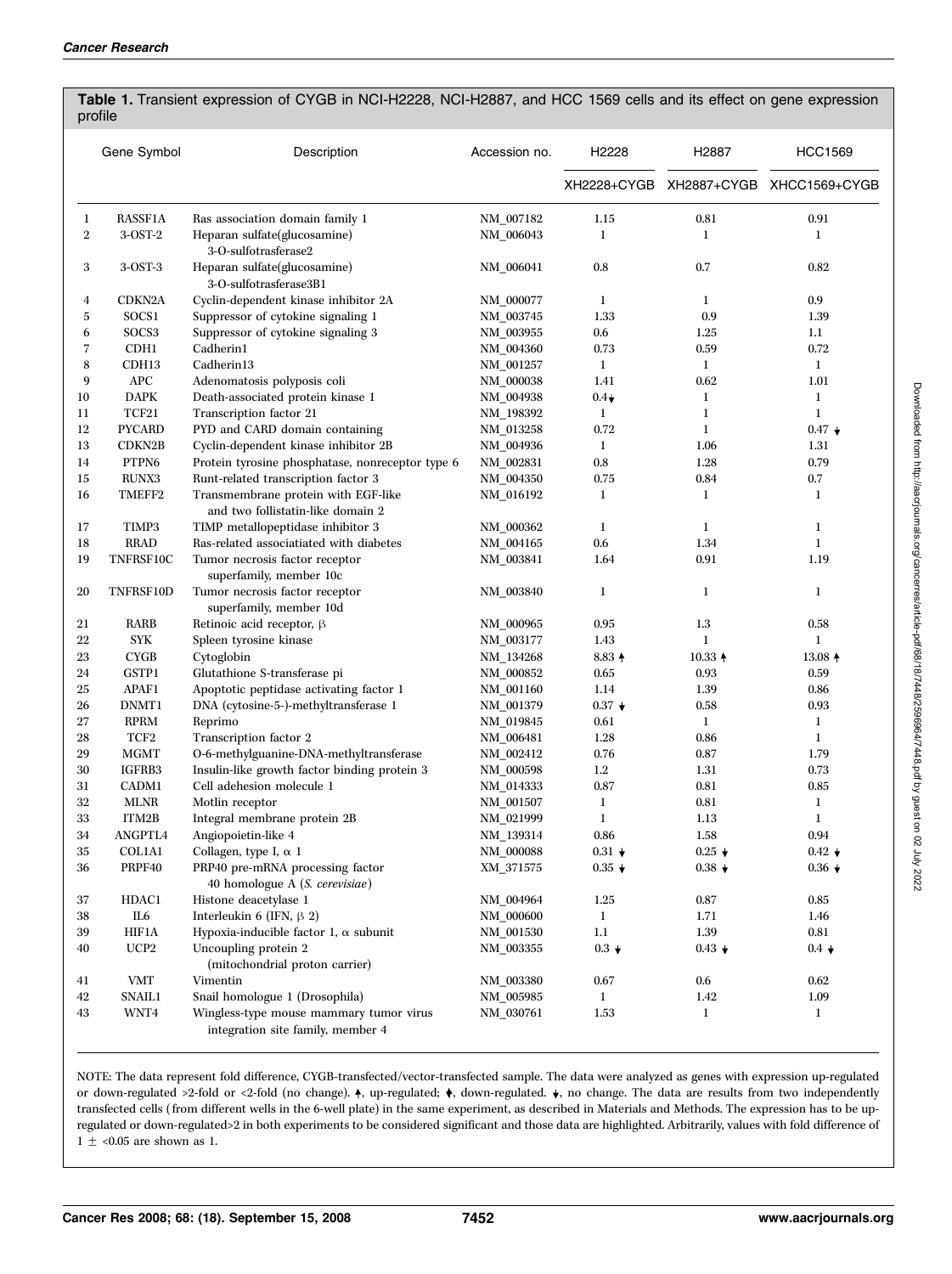quantitative methylation data for NSCLC and their adjacent nonmalignant lung tissue. We found detectable levels of methylation of CYGB in 19 of 30 (63%) primary lung tumors, whereas detectable but very low levels (in 6 of 30, 18%) at adjacent lung tissue. Based on the highest quantitative ratio (QR) in nonmalignant tissue as the cutoff, 17 of 30 (57%) of primary NSCLC were found to be methylated for CYGB. Additionally, PBMCs from 12 healthy subjects recruited for genetic epidemiology studies were analyzed for CYGB methylation and found to be below the levels of detection. Figure 2B shows the ROC curve, which provides evidence for the excellent discriminatory capacity of CYGB methylation in separating cancer from adjacent normal lung tissue. We correlated quantitative methylation data for CYGB with tumor stage using the Mann-Whitney  $U$  test. No relation was observed between methylation levels and tumor stages 1 to 3  $(P > 0.05\%; data not shown).$  There was trend toward higher frequency of CYGB methylation in lung adenomcarinoma compared with that in squamous carcinoma [5 of 18 (28%) versus 1 of 12 (8%)]. However, the differences did not reach statistical significance. We analyzed 38 sputum DNA samples (13 from cancer and 25 noncancer patients) for methylation of CYGB, and we found 4of 13 (30%) cancer sputa (QR, ranged from 0–3.10) and 0 of 25 (0%) noncancer sputa (from patients with COPD) showed methylation of *CYGB* ( $P < 0.008$ ; Fig. 2*C*).

We found high levels of methylation of CYGB in 26 of 30 (87%) breast cancers and in much lower or undetectable levels in (13 of 30; 40%) adjacent nonmalignant breast tissue (Fig. 2, insert). Based on the highest QR in nonmalignant tissue as the cutoff, 15 of 20 (75%) of primary breast tumors were found to have CYGB methylation values over normal tissue value. Thus, CYGB methylation has excellent discriminatory capacity at separating cancer from adjacent nonmalignant breast tissue [ROC curve; area under the curve (AUC), 0.91].

Additionally, we tested for methylation of CYGB in bladder cancers, colon cancers, and leukemias with corresponding nonmalignant tissues (Fig. 1, table insert). In all cases, CYGB methylation seems to have excellent discriminatory capacity at separating cancer from nonmalignant tissue. For bladder cancer, CYGB methylation had excellent tumor specificity, but no relation was observed between methylation levels and invasiveness (Mann-Whitney  $U$  test).

To study the potential of CYGB to regulate lung cancer growth, we tested the effect of RNA interference (RNAi)-mediated CYGB knockdown on NSCLC cell line NCI-H661 (CYGB expression positive). Western Blot data showed loss of CYGB expression in NCI-H661 treated with shRNA but not in the vector control (Fig. 3A). We found significantly increased number of colonies as a result of CYGB knockdown in the transfected cells [mean  $\pm$  SD: NCI-H661 (negative control), 97.0  $\pm$  7; H661+CGB shRNA, 35  $\pm$  3;  $P < 0.001$ ; Fig. 3B].

In another experiment, after CYGB shRNA treatment, allowing the CYGB–knocked down cells to grow in the same wells and subjecting them to selection medium (rather than replating in new wells for colony assay) led to cells forming multilayer foci, in which cells grew on the top of each other (Fig. 1; Supplementary Data).

We then exogenously expressed CYGB in non-small lung cancer cell lines (NCI-H2228 and NCI-H2887) and a breast cancer cell line (HCC1569) lacking CYGB expression with CYGB cDNA. At 48 h after transfection, Western blot analysis of the CYGB-transfected compared with vector-transfected cell lines showed no detectable CYGB, whereas CYGB-transfected cells showed clearly detectable



Figure 4. Liquid colony formation assay of NCI-H1569 cells transfected with plasmid containing CYGB cDNA cloned within pCMVNeo vector or Neo vector alone for 48 h; the cells were replated in quadruplet in 6-well plates (1,000 cells per well), and selected in medium containing G418 for 14 d. The cells were stained with crystal violet after 14 d in selection medium and the surviving colonies were counted. Columns, mean of six replicates; bars, SD. Representative plates of the colony formation assay comparing vector alone with  $CYGB$  cDNA–transfected group are shown.  $-ve$  cont, negative control.

protein. This has been illustrated in Fig. 3C, for NCI-H2228. RNA was tested from vector control (CYGB expression negative) and CYGB transfected (CYGB expression positive) for all the 3 cell lines at 48 h for expression of 43 genes by the highly sensitive and quantitative RT<sup>2</sup>Profiler PCR array. Of the 3 CYGB-transfected (CYGB expression positive) cell lines, only 7 of 43 genes were upregulated or down-regulated >2-fold compared with vector controls. The analysis was repeated on independently transfected cells (from different wells in the 6-well plate) in the same experiment, and the trends in gene expression were highly reproducible for all the three cell lines. The change in expression was considered significant, only if it was up-regulated or downregulated >2-fold in each of the two independently transfected samples. When analyzed for gene expression, CYGB was upregulated, whereas COL1A1, PRPF40A, UCP2, DNMT1, and DAPK were down-regulated in NCI-H2228 transfected with CYGB compared with vector control cells. Similarly, CYGB was upregulated whereas COL1A1, PRPF40A, and UCP2 were downregulated in NCI-H2887 transfected with CYGB compared with vector control cells. CYGB was up-regulated, whereas COL1A1, PRPF40A, UCP2, and PYCARD were down-regulated in HCC1569 transfected with CYGB compared with vector control cells. Table 1 shows individual ratios of CYGB-transfected cells: vector-transfected cells with numbers indicative of fold differences for all the 43 genes.

Lastly, we evaluated the effect of stable CYGB transfection on growth of NCI-H2228 (CYGB expression negative) and NCI-H2887 (CYGB expression negative) using liquid colony formation assay.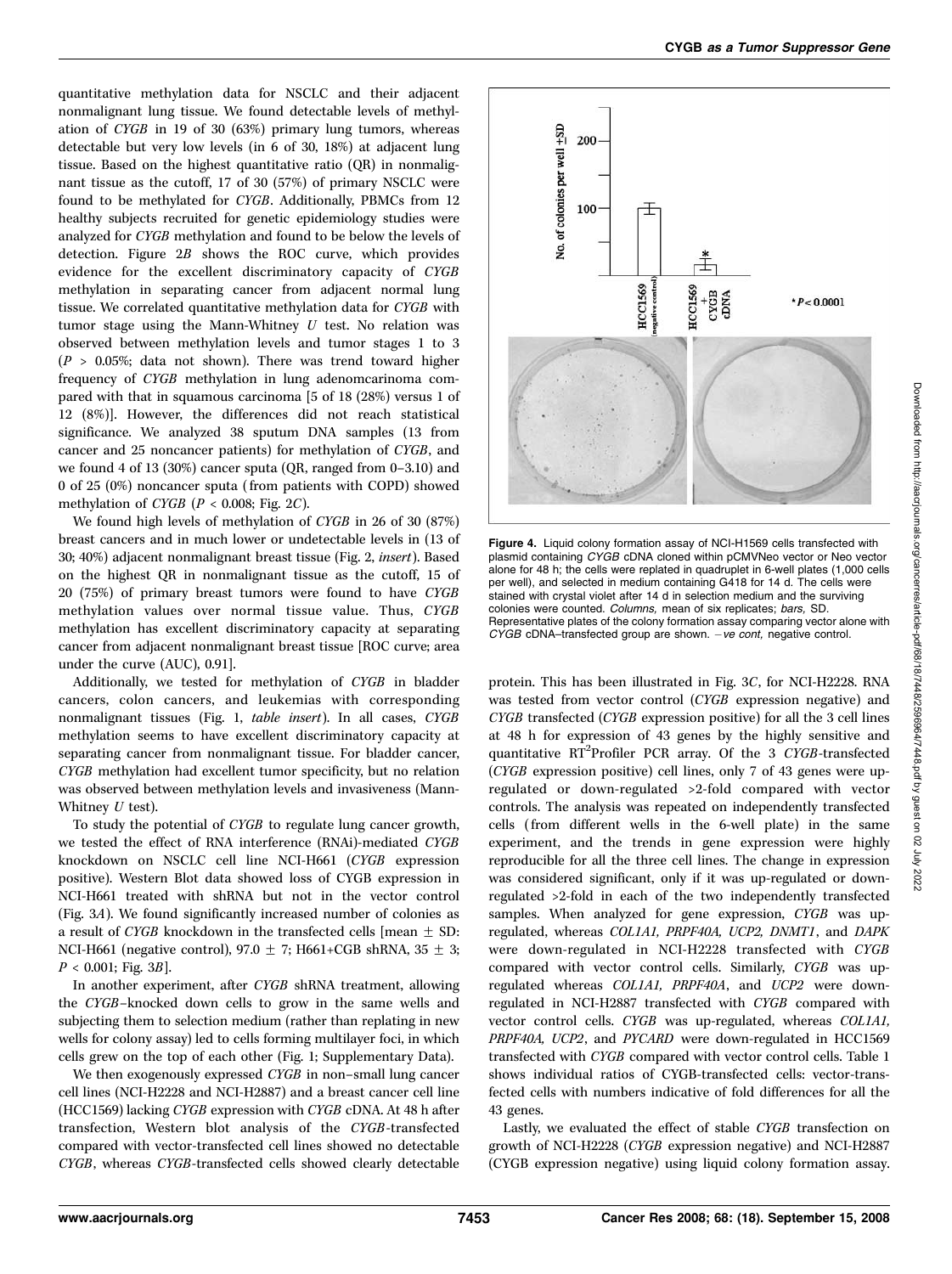We found significantly reduced number of colonies as a result of transfection and selection of the transfected cells  $[mean \pm SD:$ NCI-H2228 (negative control), 137  $\pm$  8; NCI-H2228+CYGB, 79  $\pm$  6;  $P < 0.001$  (Fig. 3D); mean  $\pm$  SD: NCI-H2887 (negative control), 148  $\pm$  11; NCI-H2887+CYGB, 74  $\pm$  8; P = 0.0008]. Additionally, to further confirm tumor suppressor potential of CYGB, we also evaluated the effect of stable CYGB transfection on growth of CYGB expression–negative breast cancer cell line (NCI-HCC1569). We found significantly reduced number of colonies in liquid colony formation assay (mean  $\pm$  SD: NCI-HCC1569 (negative control), 94  $\pm$  6; NCI-HCC1569+CYGB, 14  $\pm$  3; P > 0.0001; Fig. 4).

Gene expression analysis of H2228 clones stably transfected with CYGB (two independent transfect ions) clearly showed 6.2-fold (mean) up-regulation of CYGB and 3.6-fold (mean) downregulation of Col1A1 (Supplementary Fig. S1) compared with clones stably transected with neovector alone. Although COL1A1, PRPF40A and UCP2, and DNMT1 were all consistently downregulated, they did not reach criteria of >2-fold down-regulation in both of the 2 independent transfections. It is important to mention that as described at stable clone level, there were changes in gene expression of multiple genes (data not shown). However, because we were more interested in genes that are proximate down-stream target in cytoglobin signaling pathway, we focused on the limited number of genes, we earlier identified as potential down-stream targets (Table 1). In CYGB stable transfection experiments with H2887 and HCC1569, although multiple replicates were done for colony formation assay and two independent experiments at transient transfection level for gene expression studies, only one transfection experiment was done at stable transfection level for gene expression experiment. We are planning to repeat these stable transfection experiments in replicates for gene expression analysis. However, based on the single transfection experiment, significant up-regulation of CYGB (6.9-fold with H2887; 5.8-fold with HCC1569) were noted in stably transfected cells.

To check whether CYGB regulates the ability of cells to grow in suspension or merely their proliferation rate already established, CYGB expression–negative H661 clone and CYGB expression– positive H2228 clone established as replicates during colony formation assay (Fig. 3) and cryopreseved for future use were examined for their colony forming ability. The colony formation assay clearly showed significantly increased number of colonies in CYGB-negative H661 cells compared with respective unmodified cells [mean  $\pm$  SD: NCI-H661 (negative control), 35  $\pm$  3; H661+CGB shRNA, 93.0  $\pm$  2; P < 0.0001; Fig. 5A] and significantly reduced number of colonies as in CYGB-positive H2228 [mean  $\pm$  SD: NCI-H2228 (negative control),  $325 \pm 5$ ; NCI-H2228+CGB, 226  $\pm$  14;  $P = 0.0004$ ; Fig. 5B. The results also further confirmed that the cells that formed colonies actually were actually the cells inoculated into the liquid culture.

#### **Discussion**

We provided evidence at various levels to support the proposed role of CYGB as a potential tumor suppressor gene inactivated by DNA methylation in multiple malignancies. Initially, our studies showed the tumor versus normal tissue specificity of CYGB methylation in multiple cancer types. We analyzed lung cancer and breast cancer cell lines, a bronchial epithelial cell line and a mammary epithelial cell line for promoter methylation and expression of CYGB. We identified a short (110 bp) CpG-rich segment in the promoter region, methylation of which is closely

correlated with gene silencing. This is the first report where correlation between CYGB methylation and gene silencing was convincingly shown. We specifically targeted this short CpG-rich sequence and developed a qMSP assay, suitable for highthroughput quantitative methylation analysis. Using this assay, we showed the tumor specificity of the CYGB methylation in lung cancer and also with multiple other epithelial malignancies and acute myelogenous leukemias. Because no relation was observed between methylation levels and tumor stage in lung cancer or with invasiveness in bladder cancer, it seems that CYGB methylation might be a relatively early change in tumor pathogenesis. RNAimediated knock-down of CYGB in an expression-positive lung cancer cell line resulted in increased colony formation, whereas



Figure 5. A, liquid colony formation assay of NCI-H661 cells, stably transfected with plasmid containing CYGB shRNA cloned within pRSPuro vector (Origene) or plasmid with noneffective shRNA cassette against GFP (negative control). The cells were plated in 6-well plates (1,000 cells per well) and selected in medium containing puromycin for 14 d. The cells were stained with crystal violet after 14 d in selection medium, and the surviving colonies were counted. Columns, mean of triplicates; bars, SD. B, liquid colony formation assay of NCI-H2228 cells stably transfected with plasmid containing CYGB cDNA cloned within pCMVNeo vector or Neo vector alone. The cells were replated in quadruplet in 6-well plates (1,000 cells per well), and the cells were selected in medium containing G418 for 14 d. The cells were stained with crystal violet after 14 d in selection medium and the surviving colonies were counted. Columns, mean of triplicate; bars, SD.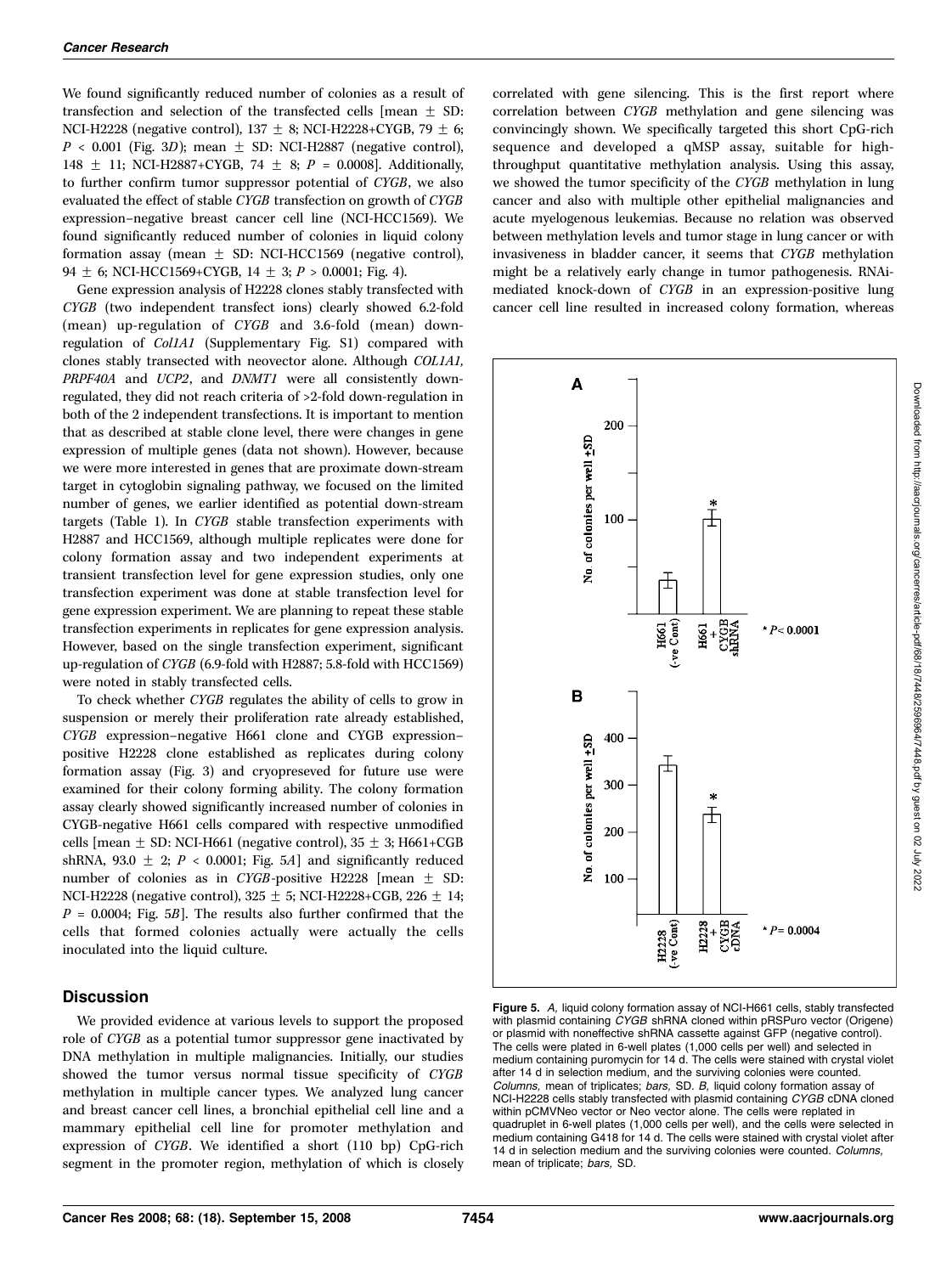transfecting CYGB cDNA into a cancer cell lines and also a breast cancer cell line lacking CYGB expression reduced tumor cell growth. Our results involving RNAi-mediated knock-down (Supplementary Fig. S1) provide additional interesting evidence for tumor suppressor property of CYGB. A previous study (21) has described initiation of growth of cells on the top of each other as a result of P53 knockdown of HBECs. Thus, our data provide a strong evidence for tumor suppressor property of the gene.

The exact function of CYGB is unknown, although it has been proposed to play a role in collagen synthesis  $(22, 23)$ ,  $O<sub>2</sub>$  sensing and transport (24), or detoxification of reactive oxygen species (ROS; ref. 2, 24). Potential down-stream targets of CYGB may be identified through enforced expression of a gene in a cancer cell. To our knowledge, our study constitutes the first report identifying potential proximate targets down-stream of CYGB, through enforced expression of the gene into cancer cell lines. After studying gene expression patterns of 43 genes involved in various pathways frequently deregulated in cancers, we identified expressional changes in CYGB and 5 other genes after transient expression of CYGB. Of interest, three of these genes (all downregulated) are hypoxia related (COL1A1, PRPF40A, and UCP2; refs. 18, 19, 21). COL1A1 encodes the major component of type I collagen the fibrillar collagen found in most connective tissues. COL1A is up-regulated in response to hypoxia (25). The expression of the gene is up-regulated in advanced stages of multiple tumor types (26–30). Because COL1A1 was observed to be down-regulated by CYGB in all the three cancer cell lines, it seems to be most likely one of the proximate target down-stream of the gene. This is further supported by our data, which also showed that COL1A1 was down-regulated >2-fold in H2228, stably transfected with CYGB compared with negative control.

ROS primarily originate in mitochondria during oxidative phosphorylation. Uncoupling protein-2 (UCP2) is a recently identified mitochondrial inner membrane anion carrier, which is emerging as a negative regulator of ROS production (31). In various cell types, UCP2 acts as a sensor of mitochondrial oxidative stress and may be activated by superoxide or by subsequently formed lipid peroxidation products (32). Overexpression of UCP2 in colon cancer cells inhibits ROS accumulation and apoptosis after exposure to chemotherapeutic agents. Tumor xenografts of UCP2-overexpressing human colon cancer cells retain growth in nude mice receiving chemotherapy. These findings link UCP2 with molecular mechanisms of chemoresistance. Thus, targeting UCP2 may be considered a novel treatment strategy for cancer (15). Tumor growth in general results from an imbalance between cell

proliferation and cell attrition. Adaptive mechanisms in cancer cells include resistance to growth inhibition and evasion of apoptosis, cellular events appreciably affected by oxidative stress (33). Because UCP2 was observed to be down-regulated by CYGB in all the three cancer cell lines, it seems to be most likely one of the proximate target down-stream target of CYGB. PRP40 pre-mRNA (PRPF40) is a RNA-binding and pre-mRNA processing factor. PRPF40 has been reported to be up-regulated in hypoxia and during cancer progression (34, 35). Because PRPF40 was observed to be down-regulated by CYGB in all the three cancer cell lines, it seems to be most likely one of the proximate target down-stream of CYGB.

Besides, Col1A1, UCP2, and PRFP40, which were down-regulated in each of the two lung lines and one breast cancer cell line, downregulation of DNMT1 and DAPK was observed in lung cancer cell lines, whereas down-regulation of PYCARD was observed in the breast cancer cell. Up-regulation of DNMT1 is a frequent event in many cancers and has been implicated in promoter methylation and silencing of tumor suppressor genes (20). A previous study has reported suppression of DNMT1 transcription by transient expression of APC in a human colon carcinoma cell line (36). DAP kinase and PYCARD are key genes implicated in apoptosis (37). Because these three genes were not targeted in all the three cell lines, it is possible that they could be cell-specific targets or may not be immediate down-stream targets. More comprehensive studies are needed to identify additional potential down-stream targets and role of these targets in cytoglobin signaling pathway. We report here some of the genes that are potential down-stream targets of CYGB signaling pathway and should be further explored in that context. In conclusion, overall, our data support that CYGB, the newest member of the globin family, can function such as a tumor suppressor gene methylated in several human malignancies.

## Disclosure of Potential Conflicts of Interest

The authors have declared that no conflict of interest exists.

## Acknowledgments

Received 2/14/2008; revised 6/25/2008; accepted 7/2/2008.

Grant support: U01CA084971 from the Early Detection Research Network and the University of Texas Specialized Programs of Research Excellence in Lung Cancer P50CA70907 from National Cancer Institute, Bethesda, MD (A.F. Gazdar) and P50 CA91846-06 from National Cancer Institute, Bethesda, MD (B. Czerniak).

The costs of publication of this article were defrayed in part by the payment of page charges. This article must therefore be hereby marked advertisement in accordance with 18 U.S.C. Section 1734 solely to indicate this fact.

#### References

- 1. Hardison RC. A brief history of hemoglobins: plant, animal, protist, and bacteria. Proc Natl Acad Sci U S A 1996;93:5675–9.
- 2. Burmester T, Ebner B, Weich B, Hankeln T. Cytoglobin: a novel globin type ubiquitously expressed in vertebrate tissues. Mol Biol Evol 2002;19:416–21.
- 3. Weber RE, Fago A. Functional adaptation and its molecular basis in vertebrate hemoglobins, neuroglobins and cytoglobins. Respir Physiol Neurobiol 2004;144: 141–59.
- 4. Presneau N, Dewar K, Forgetta V, Provencher D, Mes-Masson AM, Tonin PN. Loss of heterozygosity and transcriptome analyses of a 1.2 Mb candidate ovarian cancer tumor suppressor locus region at 17q25.1-q25.2. Mol Carcinog 2005;43:141–54.
- 5. Risk JM, Evans KE, Jones J, et al. Characterization of a 500 kb region on 17q25 and the exclusion of candidate genes as the familial Tylosis Oesophageal Cancer (TOC) locus. Oncogene 2002;21:6395–402.
- 6. Langan JE, Cole CG, Huckle EJ, et al. Novel microsatellite markers and single nucleotide polymorphisms refine the tylosis with oesophageal cancer (TOC) minimal region on 17q25 to 42.5 kb: sequencing does not identify the causative gene. Hum Genet 2004;114: 534–40.
- 7. Jones PA, Laird PW. Cancer epigenetics comes of age. Nat Genet 1999;21:163–7.

8. Xinarianos G, McRonald FE, Risk JM, et al. Frequent genetic and epigenetic abnormalities contribute to the deregulation of cytoglobin in non-small cell lung cancer. Hum Mol Genet 2006;15:2038–44.

9. Shivapurkar N, Stastny V, Suzuki M, et al. Application

of a methylation gene panel by quantitative PCR for lung cancers. Cancer Lett 2007;247:56–71.

- 10. Ramirez RD, Sheridan S, Girard L, et al. Immortalization of human bronchial epithelial cells in the absence of viral oncoproteins. Cancer Res 2004;64: 9027–34.
- 11. Gazdar AF, Kurvari V, Virmani A, et al. Characterization of paired tumor and non-tumor cell lines established from patients with breast cancer. Int J Cancer 1998;78:766–74. 12. Smith LT, Lin M, Brena RM, et al. Epigenetic regulation of the tumor suppressor gene TCF21 on 6q23–24in lung and head and neck cancer. Proc Natl Acad Sci U S A 2006;103:982–7.
- 13. Shigematsu H, Suzuki M, Takahashi T, et al. Aberrant methylation of HIN-1 (high in normal-1) is a frequent event in many human malignancies. Int J Cancer 2005; 113:600–4.